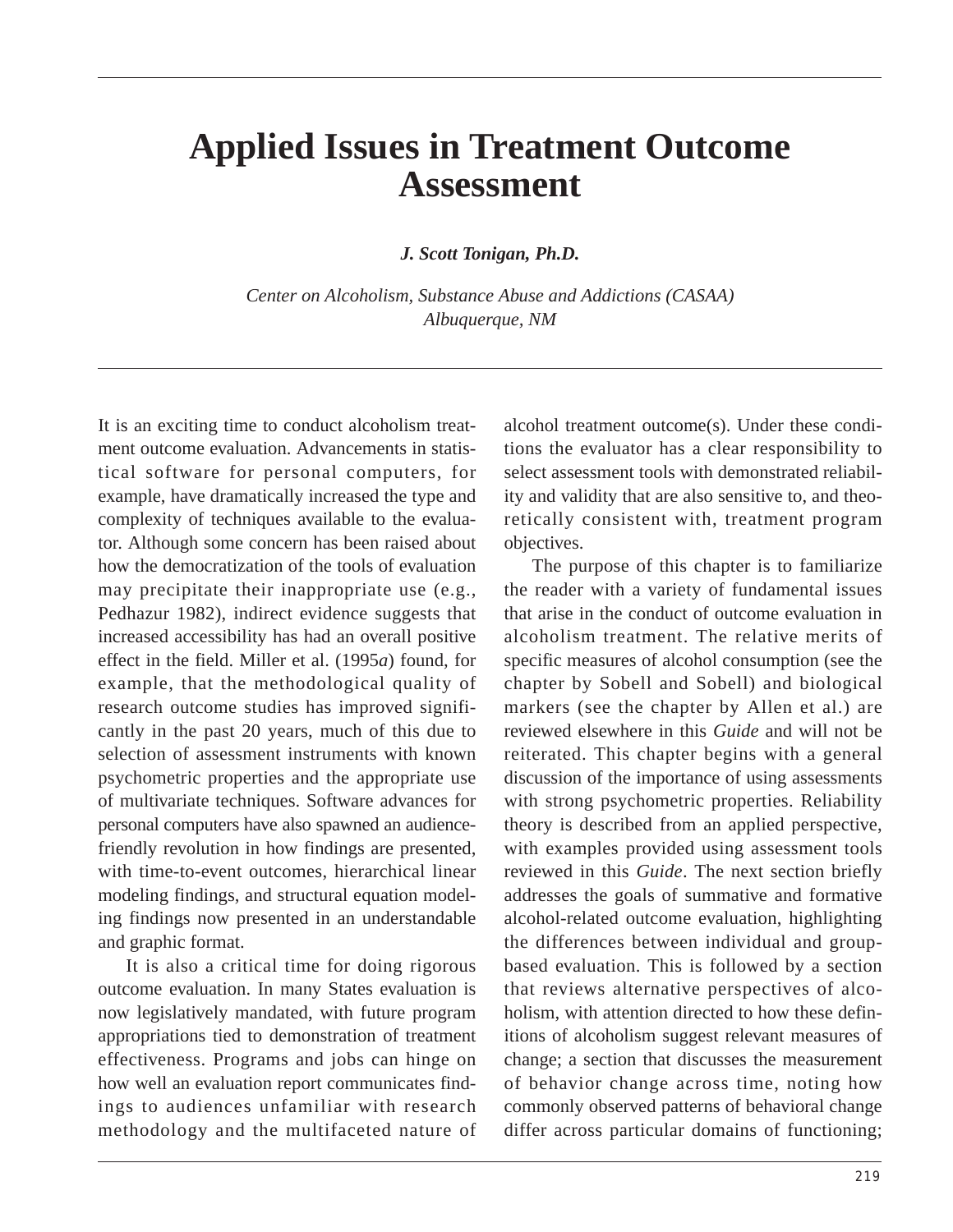and a section that introduces the concept of *meaningful* changes in drinking behavior and then offers specific recommendations for clinicians and researchers on how to evaluate the magnitude of behavior changes associated with treatment. The final section outlines some practical considerations in alcohol outcome evaluation, including interviewer role and training, instrument consistency, and data entry.

# **THE VALUE OF RELIABLE MEASURES**

*Reliability* refers to the extent that a measure is consistent and stable. In this regard, classical psychometric theory states that an observed score (O) is a function of the true score (T) and measurement error (E);  $O = T + E$ . Formally, reliability can be defined as

$$
r_{xx} = 1 - (S_e^2 / S_x^2)
$$

where  $r_{xx}$  is reliability,  $S_e^2$  is error variance in a group of scores, and  $S_x^2$  is variance in a group of observed scores. Reflection on the general meaning of the reliability formula reveals that a reliability coefficient (possible range 0 to 1.0) represents, in essence, the proportion of "true" score variance measured by a given instrument. Reliability coefficients approaching a value of 1.0 therefore indicate that nearly all variability in responses represents "true" or actual variability (no measurement error), while a reliability coefficient beneath 0.50 indicates that less than half of the variability in observed scores reflects "true" variability in the measured attribute (high measurement error).

To underscore the importance of reliability, imagine that a clinician is interested in the relationship between number of therapy sessions attended and days abstinent in a 60-day period. The question is not trivial for the clinician because of growing pressures to simultaneously enlarge caseloads and provide fewer sessions per client. Assume the reliability of the measure of sessions attended is good, 0.95, but the reliability of the days abstinent measure is poor, 0.50. Finally, assume the *real* correlation between days in therapy and days abstinent is 0.75. The net result of measurement error in this example is that the observed correlation *cannot* exceed 0.52 (0.95 x 0.50 x 0.75). Thus, although frequency of therapy accounts for more than half of the *real* variance in posttreatment abstinence  $(0.75^2 = 56$  percent), the use of an unreliable measure in this example would lead the therapist to conclude that the relationship is not strong enough to warrant approval of a greater number of therapy sessions  $(0.52<sup>2</sup> =$ 27 percent).

As shown, the net effect of measurement error is to attenuate the magnitude of an observed correlation (Hunter et al. 1982). This is always the case. Unlike our example, however, the actual population correlation is rarely known and, as a result, the exact cost of measurement error is difficult to estimate. Measurement error, or lack of reliability, can therefore mask relationships of interest and, in some cases, may lead evaluators to draw too weak conclusions about treatment efficacy. A key point is that the relative importance of measurement error is inversely proportional to the anticipated magnitude of effect. As such, it is particularly important to use highly reliable measures when small effects are anticipated.

The standard error of measurement is defined as:  $S_e = S_x \mid 1 - r_{xx}$ . This statistic is an invaluable aid for researchers and practitioners for interpretation of individual scores. For example, the 25-item Alcohol Dependence Scale (ADS) is commonly used to screen individuals at risk of alcohol dependence. Generally, a score of 9 or higher (possible range is 0 to 47) is suggestive of DSM alcohol dependence. Skinner and Horn (1984) reported that, as part of a larger test-retest exercise, the 25-item ADS had a reliability coefficient of 0.92, and in a normative sample of problem drinkers  $(N = 225)$  the ADS had a standard deviation of 11. The standard error of measurement for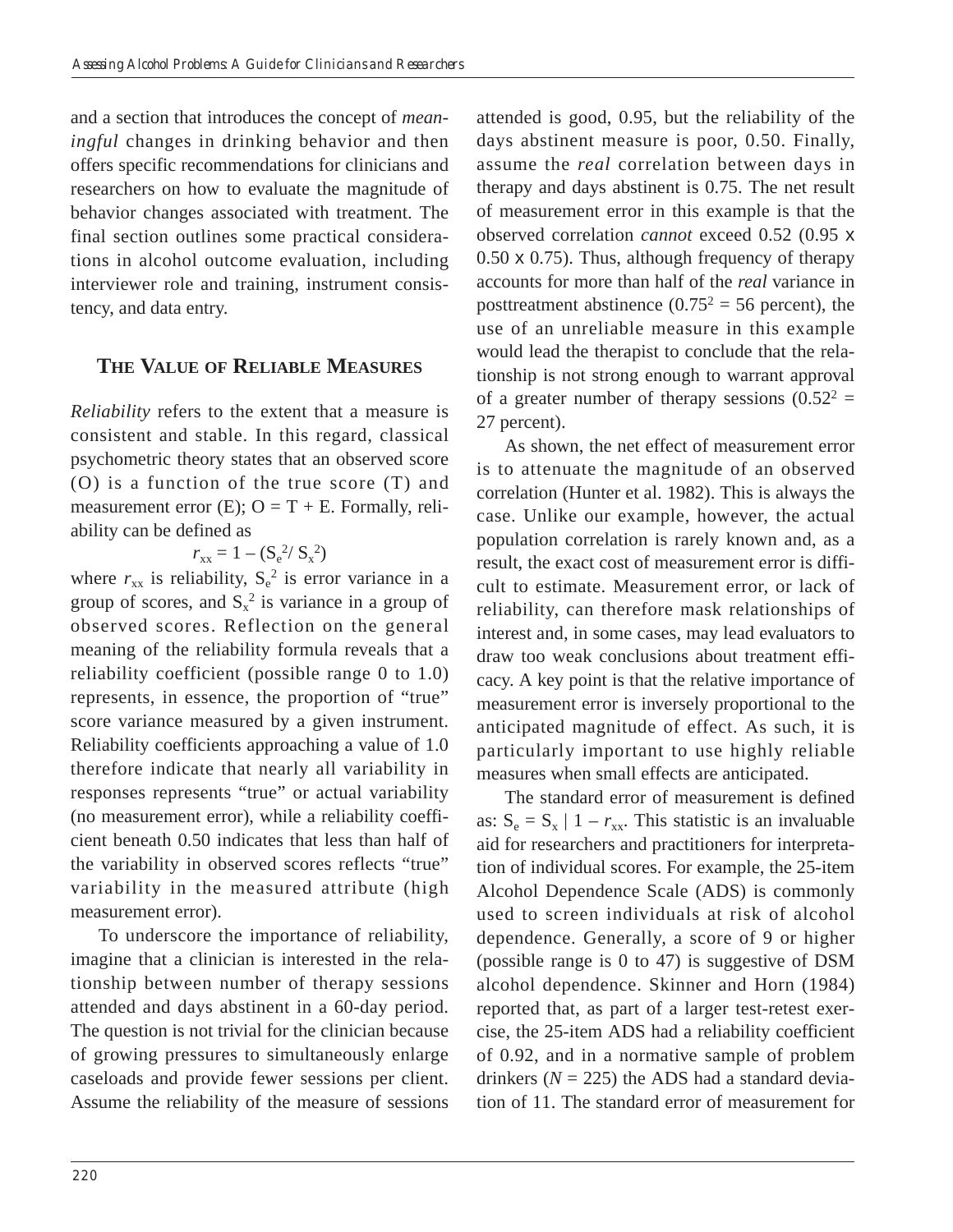$S_e = 11 | 1 - 0.92$  or 3.11. What does this value of the ADS with problematic drinkers is therefore 3.11 mean? Applying the normal curve, we can develop a *band interpretation,* which states that a respondent's "true" score will be  $\pm$  3.11 its observed value 68 percent of the time, and 2  $\times$  3.11 = 6.22 its observed value 95 percent of the time. From this example one can see that to have 68 percent certainty about a "true" ADS score of 9, one must consider potential observed scores that range between 5.89 and 12.11 (9  $\pm$ 3.11). In cases where cutoff values are used for screening or diagnostic purposes in alcohol treatment, it is especially important that the standard error of measurement be considered in making clinical decisions.

Three methods for investigating reliability are described in this section: stability, equivalency, and internal item consistency. An example of each method is presented using an assessment tool included in this *Guide*. The presentation is intentionally simplified and limited to those reliability statistics most commonly reported in alcoholrelated literature. Readers interested in a more detailed account of these methods or a more comprehensive presentation of approaches to determine instrument reliability should refer to texts dedicated to the topic (e.g., Carmines and Zeller 1979; Aiken 2000).

#### **Stability**

This aspect of reliability refers to the extent that an observed score is consistent between two administrations (test-retest). Clearly, length of delay between administrations is an important consideration when assessing stability of measurement, with too short or too long of an interval introducing potential bias of recall and attribute instability effects, respectively. Ideally, length of delay between the two administrations balances attribute stability, measurement reactivity, and recall. Two of the most popular statistics to char-

acterize the stability of two measurements are the Pearson product moment (*r*) and the intraclass correlations (ICCs). Because of their widespread use in assessing reliability, it is important to highlight how the ICC and the *r* coefficient provide different perspectives of stability.

The *r* coefficient expresses the degree to which paired values have similar rank orderings within their respective distributions. Absolute differences between paired values, however, are not considered in the computation of *r*. Thus, although the *relative* ranking of paired scores may be very similar, *absolute* values of the paired scores may be dissimilar. The ICC corrects for this limitation by indexing the absolute difference in agreement between paired scores as well as enabling partitioning of the variance of interest into several components. Standards to assess the reliability of instruments based on *r* are available and generally accepted. There is less agreement, however, about interpretation of ICCs. Cicchetti (1994) has recommended the following ranges to interpret the reliability of clinical instruments when ICCs are evaluated: below  $0.40 =$  poor,  $0.40$  to  $0.59 =$  fair, 0.60 to  $0.74 = \text{good}$ , and  $0.75$  to  $1.00 = \text{excellent}$ .

One example of the computational and interpretive differences arising between *r* and ICC was provided by Tonigan and colleagues (1997) in their evaluation of the test-retest reliability of Form 90. A test-retest study was conducted to investigate the reliability of primary measures used in Project MATCH, a large multisite study of client-treatment matching (Project MATCH Research Group 1997, 1998). A 2-day interval separated administration of the Form 90 interview conducted by different interviewers from different clinical sites  $(N = 70 \text{ pairs})$ . The Pearson product moment correlation between test-retest counts of the frequency of days in which Alcoholics Anonymous (AA) was attended (90 days before the interview) was  $r = 0.87$ . This generally would be regarded as demonstrating good to excellent stability. In contrast, the ICC for frequency of AA days was  $ICC = 0.53$ , which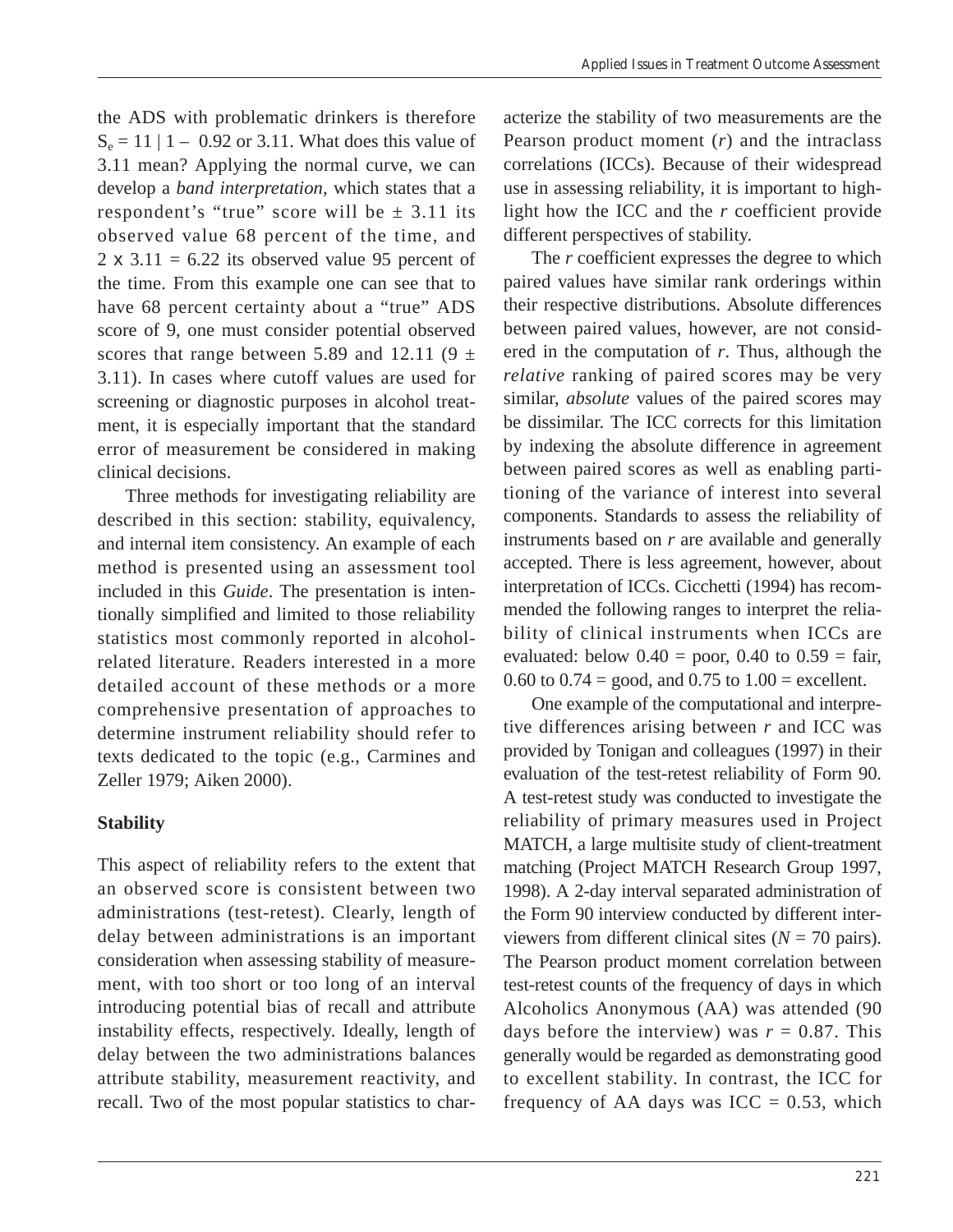according to Cicchetti (1994) should be considered fair reliability. The important point is that the ICC will always yield a more conservative estimate of reliability relative to *r*.

# **Equivalency**

This aspect of reliability examines the extent to which two different forms of the same test yield a consistent observed score. This kind of reliability also investigates equivalency among group means and the variance of two administrations of parallel tests. Theoretically, the split-half method of determining the internal item consistency of a test (discussed below) is a specialized aspect of equivalency testing. Statistics used to determine the equivalency of two parallel tests include the Pearson product moment and ICC coefficients. A unique advantage of a parallel test is that, in prepost applications, the potential biasing effect of recall is minimized. In prevention research where knowledge gains following a school-based intervention are to be measured, the use of parallel tests with high reliability is worthy of consideration.

Babor (1996) offered an interesting variation in applying the equivalency approach to demonstrating instrument reliability. In the Project MATCH reliability study described earlier, two measures of alcohol dependence were collected, one a semi-structured interview based on DSM-III-R criteria (American Psychiatric Association 1987) and the other a 16-item self-report questionnaire (the Ethanol Dependence Syndrome [EDS] Scale) designed to parallel DSM-III-R criteria. Whereas the reliability of the semi-structured interview had received substantial attention, the 16-item "parallel" form had not. It is worth noting that the alternative forms also crossed method of data collection, that is, interview versus selfreport. Pearson product moment correlations indicated that the two approaches yielded relatively consistent findings (range of *r*'s was 0.67 to 0.88) between the two assessments, with the EDS scale costing substantially less to administer.

## **Internal Item Consistency**

Sometimes it is not possible to administer a test twice in a pre-post format to obtain reliability estimates, and for other reasons it may not be feasible or desirable to create parallel tests as is done in equivalency studies. It is still possible, nevertheless, to loosely assess the reliability of an assessment (using a single administration). Coefficients of internal item consistency, for example, identify the extent of item homogeneity in an assessment, which can inform one about the extent to which item content forms single or multiple *predicted* domains. As an example, the Drinker Inventory of Consequences (DrInC) (Miller et al. 1995*b*) was designed to measure adverse consequences associated with alcohol use. Miller and colleagues reasoned that such consequences could be grouped into discrete categories, including legal, health-related, interpersonal consequences, and the like. To this end, they developed an item pool representing each domain, had experts in the field review the items, and then administered the total pool of items to a sample of treatmentseeking clients (with items within each domain scattered in order). Logically, item responses within a domain ought to form a more homogeneous set than items combined across domains (or all items combined). Cronbach alpha is the most commonly reported statistic to reflect item homogeneity, which technically reflects the averaged extent to which each item correlates with its total set of items.

#### **Summary**

Measurement is the cornerstone of outcome evaluation. At least three benefits will accrue from struggling through the formulas, examples, and conceptual issues framed in this section. Foremost, knowledge of measurement reliability is necessary to be an educated consumer of the alcohol-related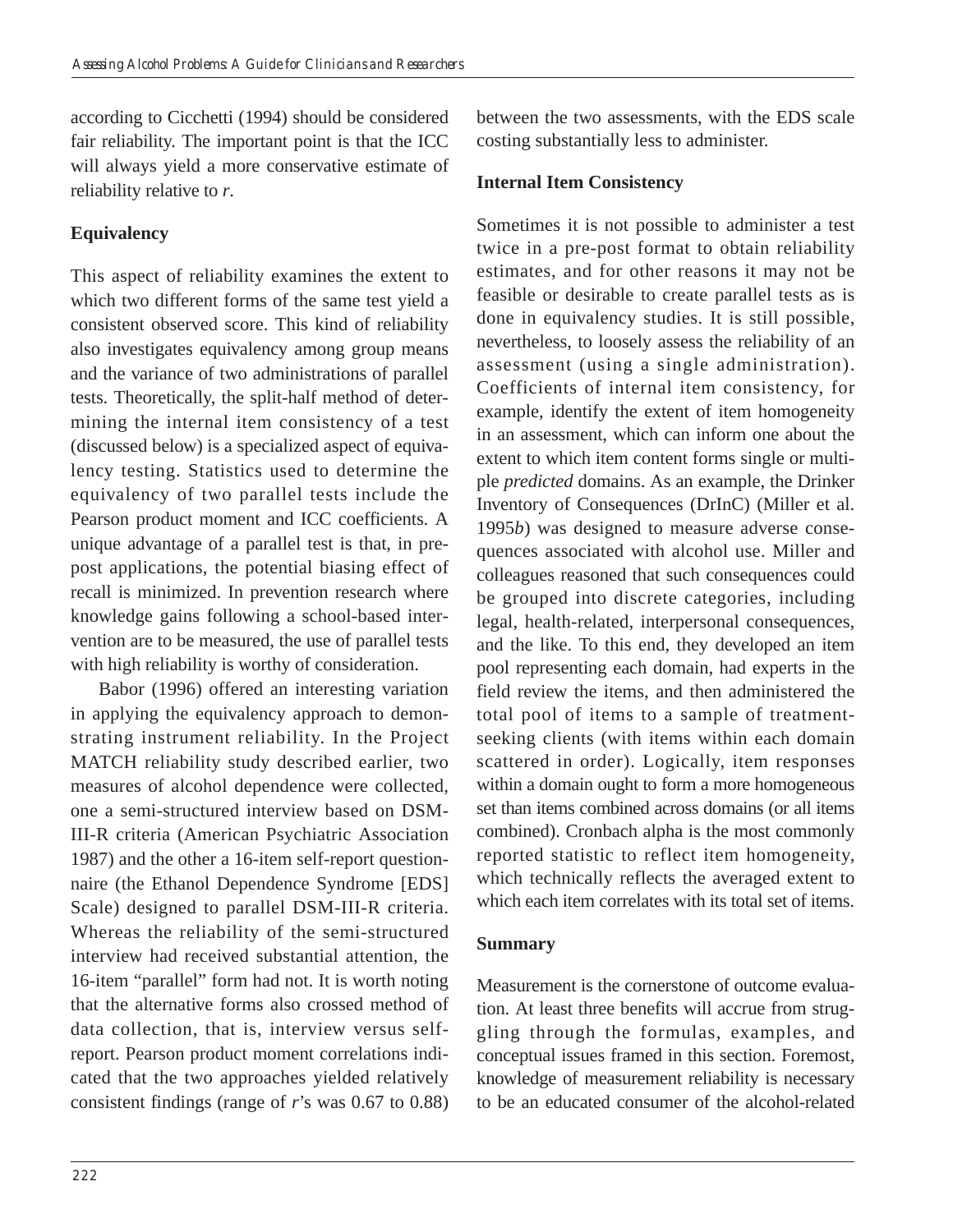assessment tools contained in this *Guide*. Second, understanding that "reliability" is a continuum in which instruments can be described as having less or more (as opposed to being inconsistent or consistent) is important for avoiding the pitfall of reifying measurements. Even measures considered as having "good" reliability (e.g.,  $r_{xx} = 0.80$ ), for example, do not fully account for, or precisely reflect, an individual's "true" score (e.g., 20 percent error in measurement). The third benefit is one of omission, having the knowledge *not* to follow the conventional practice of developing study-specific or clinician-derived assessment tools without any demonstrated reliability. Lack of reliability attenuates relationships of interest, whether they are investigated with correlational, analysis of variance (ANOVA)–based, or advanced statistical techniques such as multigroup structural equation modeling. Despite the argument that the need for content-specific assessments justifies "homegrown" assessments, meeting this need rarely compensates for the loss in measurement reliability.

### **GOALS OF OUTCOME EVALUATION**

The basic question in outcome evaluation is whether, and as the result of alcohol treatment exposure, a behavioral change has occurred. This change often refers to a reduction or cessation of alcohol consumption, although "harm reduction" models may place equal importance on changes in alcohol-related problems and high-risk–related behaviors. *Summative* evaluation addresses the question of programmatic value or the relative effectiveness of treatments; *formative* evaluation focuses on collection of information to improve existing treatment services. Generally, the unit of analysis in summative evaluation is aggregated, group-based data, whereas formative evaluation may include both individual-based and groupbased information. This distinction is not firm, however, as summative evaluation may include case studies to illustrate group-based findings.

In defining the unit of analysis in evaluation, the core issue is to whom (or what) findings are to be generalized—to clients or to types of treatments. Typically, clinicians are concerned with the posttreatment functioning of *individuals*. Here, followup assessment identifies whether additional alcohol treatment may be indicated, whether an aftercare program is sufficiently meeting client needs, and/or if alternative or additional interventions may be indicated for non–substance abuse problems. Further, clinicians can evaluate client impressions of the therapeutic experience, noting how these services may be improved. These examples illustrate the major purposes of individual-based outcome evaluation, namely (1) therapeutic feedback to the client or therapist and/or (2) feedback to improve delivery of services.

Evaluation can also involve the examination of the relative changes in *groups* of individuals who have received alcohol treatment. Individuals' responses at followup are still recorded, with the important distinction that responses are aggregated to make decisions about the relative efficacy of treatment(s). In clinical settings, group-based evaluation generally is conducted to ascertain the extent of programmatic outcome evaluation of a single type of treatment, whereas in research settings programmatic outcome is conducted to determine the relative efficacy of different types of treatment. Several excellent texts are available that cover the topics of experimental and quasi-experimental design and potential threats to validity of findings (e.g., Cook and Campbell 1979).

#### **RELEVANT MEASURES OF CHANGE**

There is a historical appreciation of the importance of alcohol consumption as a criterion for judging treatment outcome, and most would regard assessment of outcome without such a measure as inade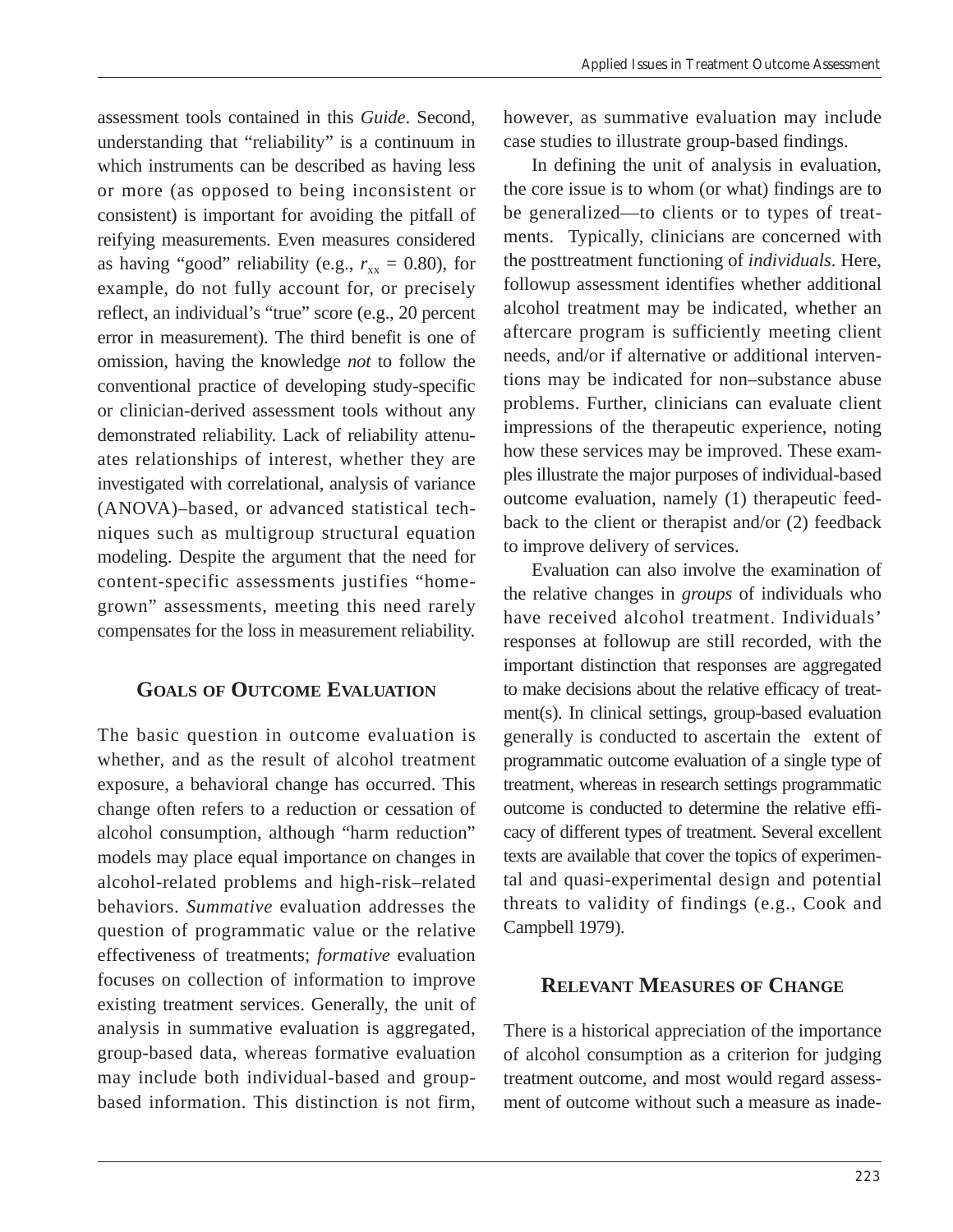quate. There is less agreement, however, about the need to assess nondrinking domains to define outcome, and even less consensus about which domains may be particularly relevant. The recent attention to harm reduction models for evaluating outcome, which emphasize not the reduction of alcohol consumption per se but instead decreases in alcohol-related problems and risk-taking behaviors, has led to renewed interest in the issue of life functioning outcomes more generally.

Babor et al. (1988) summarized how differences in definition of outcome reflect two competing paradigms describing the phenomenon of alcoholism. One model views alcoholism as a *unitary* syndrome with abstinence as the sole marker of treatment response, or success. In this model, psychosocial functioning, employment, use of illicit drugs, and an array of other domains, although seen as important, are regarded as being so strongly associated with alcohol use that they can be inferred directly from changes in alcohol consumption; thus, they tend not to be considered extremely relevant for change measurement. On the other hand, a *multidimensional* model views alcoholism as a cluster of somewhat independent dimensions, with reductions in drinking as an important but not sole determinant (and indicator) of treatment efficacy. Because life functioning domains, such as physical health and social adjustment, are considered to fluctuate largely independently of one another, and because they also predict future alcohol consumption, proponents of the multidimensional model assert that outcome should be defined broadly, taking into account an array of domains (Longabaugh et al. 1994). It is important to note that, despite these differences between unitary and multidimensional models of alcoholism, the models intersect on the importance of measuring alcohol use using multiple measures that reflect various aspects of drinking (e.g., frequency and intensity).

The simplest analytical strategy to determine the viability of these two competing definitions of outcome is to correlate alcohol consumption with broader-based life functioning domain measures. Larger positive correlations would tend to support the unitary model, whereas modest to negligible correlations would support the multidimensional view of alcoholism. Table 1 summarizes the bivariate correlations between three measures of alcohol use for the 6-month period after alcohol treatment and five measures of client functioning also collected 6 months after treatment. The two samples in table 1 were recruited for Project MATCH, a study with high internal validity using only assessments with demonstrated reliability by highly trained and certified interviewers.

A basic conclusion to be drawn in surveying the magnitude of the correlations in table 1 is that, with the exception of alcohol-related problems, none of the correlations provide sufficient support for the unitary definition of alcoholism. To be sure, lack of instrument reliability attenuates the correlations of interest. It seems unlikely, however, that correction for attenuation would increase the magnitude of the correlations to the point of being supportive of the unitary concept of alcoholism. These findings do not agree with Emrick's (1974) recommendation that abstinence is sufficient to indicate posttreatment improvement in broader psychosocial domains. It is therefore recommended that psychosocial functioning be measured directly rather than inferred by changes in alcohol consumption.

Table 1 also facilitates comparison of the magnitude (hence stability) of relationships between drinking and psychosocial functioning by severity of alcohol-related problems. Can a stronger case be made for the unitary view of alcoholism among more or less severely impaired individuals? Relative to the outpatient sample in Project MATCH, for instance, the aftercare sample reported at recruitment significantly more frequent and intense drinking, a greater number of alcohol-related consequences, higher number of prior treatment experiences, and less social stability. The values in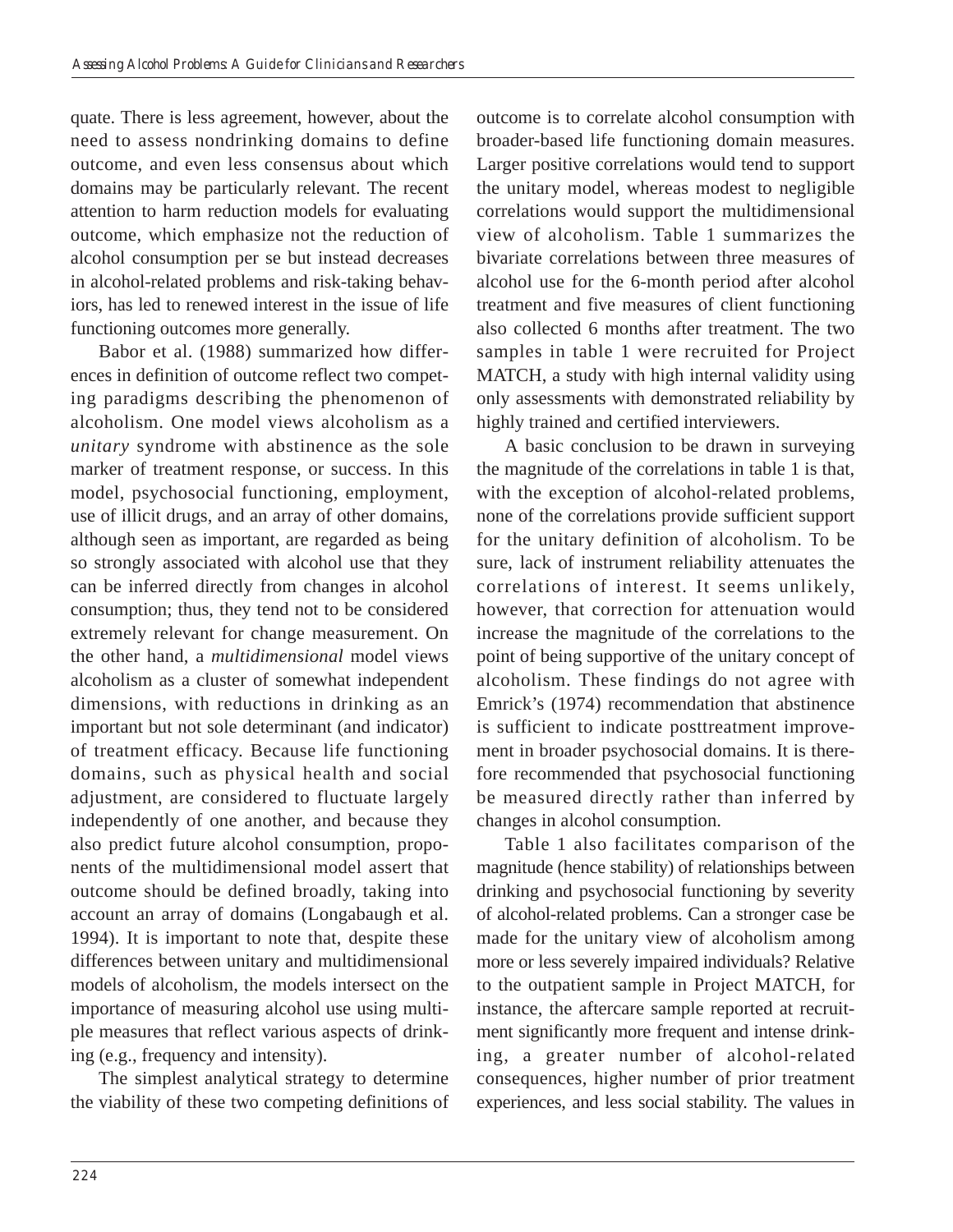| Measures of              | Measures of alcohol use 6 months posttreatment |               |               |
|--------------------------|------------------------------------------------|---------------|---------------|
| general functioning      | <b>PDA</b>                                     | <b>DDD</b>    | First drink   |
| <b>Aftercare Sample</b>  |                                                |               |               |
| <b>BDI</b>               | $-0.31(0.34)$                                  | 0.34(0.07)    | $-0.27(0.01)$ |
| Purpose in life          | 0.29(0.11)                                     | $-0.32(0.26)$ | 0.24(0.28)    |
| PFI                      | 0.20(0.35)                                     | $-0.28(0.27)$ | 0.25(0.01)    |
| Alcohol-related problems | $-0.55(0.15)$                                  | 0.67(0.03)    | $-0.45(0.01)$ |
| Illicit drug use         | $-0.13(0.28)$                                  | 0.13(0.04)    | $-0.12(0.42)$ |
| <b>Outpatient Sample</b> |                                                |               |               |
| <b>BDI</b>               | $-0.29$                                        | 0.27          | $-0.16$       |
| Purpose in life          | 0.23                                           | $-0.29$       | 0.21          |
| PFI                      | 0.22                                           | $-0.25$       | 0.13          |
| Alcohol-related problems | $-0.51$                                        | 0.61          | $-0.31$       |
| Illicit drug use         | $-0.16$                                        | 0.22          | $-0.11$       |

### **TABLE 1.—Correlations between three measures of alcohol use and five measures of general functioning: Project MATCH aftercare (** $N = 772$ **) and outpatient (** $N = 952$ **) samples**

Note: For measures of alcohol use, PDA = percent days abstinent for the 6 months after treatment (months 4–9); DDD = drinks per drinking day for the 6 months after treatment (months 4–9); first drink = the number of days between first therapy session and the first reported use of any alcohol. For measures of general functioning, BDI = Beck Depression Inventory; PFI = Psychosocial Functioning Inventory.

parentheses in table 1 show the probability values associated with contrasting parallel correlations between the two samples. For example, the correlation between percent days abstinent (PDA) and the Beck Depression Inventory (Beck et al. 1961) score was –0.31 for the aftercare sample and –0.29 for the outpatient sample. The question posed by statistically contrasting these two correlations is whether the observed difference in their magnitude reflects simple sampling and measurement error or "true" differences in the strength of the relationship between abstinence and depression. The probability value of 0.34 indicates that the magnitude of the two correlations is relatively equivalent (e.g., stable) between the aftercare and outpatient samples.

No between-sample differences were found in the magnitude of relationships between PDA and the five measures of client functioning. In contrast, in the aftercare sample there was a significantly stronger relationship between drinks per drinking day (DDD) and alcohol-related consequences relative to outpatient clients, whereas outpatient clients reported a significantly stronger and positive relationship between DDD and illicit drug use relative to the aftercare sample. Finally, somewhat consistent sample differences (three of five tests) were found using the number-of-days-to-first-drink measure. Significantly stronger negative correlations between days to relapse and increased alcohol-related consequences and depression were reported in the aftercare sample relative to the outpatient sample.

# **CONCEPTUAL CONSIDERATIONS IN MEASURING BEHAVIOR CHANGE OVER TIME**

The decision of what to measure followed by the selection of a reliable instrument are important steps in conducting outcome evaluation. This section addresses the equally salient topic of determining when to administer an assessment,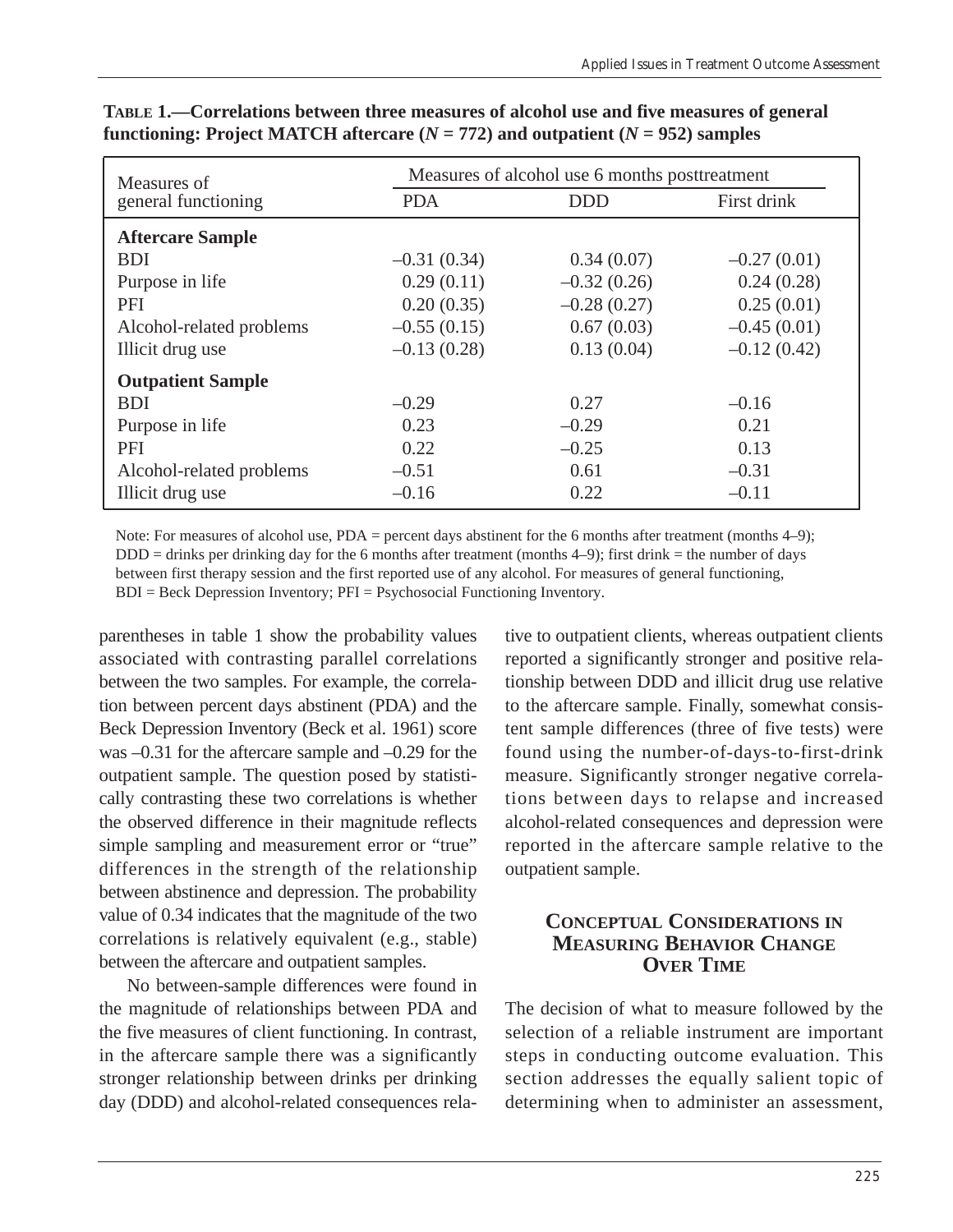taking into account that changes in domains of individual functioning tend to occur at different rates after treatment (and with different patterns). The discussion that follows is based on findings of many studies of alcohol treatment–seeking adults, and it is important to emphasize that the measurement patterns described here may differ somewhat or a great deal from other populations of alcohol users, such as adolescents, treatment-resistant persons, and persons in natural recovery. With this caveat, a relatively common pattern of treatment outcomes across three domains of functioning can be described. First, typically the largest reduction in severity of alcohol-related problems will occur in the first 3 months after recruitment, a time during the delivery of the intervention. Only modest group changes in severity of alcohol problems, however, tend to be observed after this initial improvement. Counterintuitively, severity of medical problems tends to increase with reductions in alcohol severity and then begin to decline at the 6-month assessment (positively quadratic relationship). Legal problems, on the other hand, tend to be the most severe at baseline, decline to the 6-month assessment, and then begin to rise again (negative quadratic relationship).

Clearly, *when* an outcome is measured can be as important a decision as *what* is measured. In the case of severity of medical problems, for example, evaluation of pre-post changes using intake and 6-month data would lead to the erroneous conclusion that the intervention led to an increase in medical severity. Of course, the clinical interpretation is that with reductions in alcohol use persons begin to attend to acute and longstanding medical problems, both related and unrelated to alcohol use. This behavior appears to peak 6 months after treatment and then subsides.

Demonstration of treatment effectiveness based on drinking reductions over time may appear relatively straightforward. Such is not the case. Measures of alcohol use can offer alternative perspectives of treatment potency over time and, as such, can lead to conflicting conclusions about the relative effectiveness of treatment. As an example, figure 1 presents Project MATCH client outcome for 12 months after study recruitment using two oppositional measures of alcohol use: (1) mean PDA in monthly intervals (positive outcome) and (2) number of days of abstinence until relapse occurs as defined by taking one or more drinks between the first therapy session and the following 100 days (negative outcome). Panel A shows that significant gains in monthly abstinence rates were obtained in each treatment group, with an overall pre-post change in PDA between recruitment and 6-month followup of more than 100 percent (31 percent vs. 78 percent, effect size  $= 1.66$ ). In contrast, the time-to-event analysis in panel B suggests that fully 75 percent of all clients had at least one drink of alcohol between the first therapy session and the following 100 days. The Pearson correlation between days to first drink and days to first heavy drinking day (six or more drinks at one time) was 0.81, suggesting that, for the 75 percent of the clients who did consume alcohol, the two events were the same or temporally close in time.

An even more complex and subtle picture arises when judging the relative effectiveness of alcohol treatments over time using alternative measures of alcohol use. Figure 1 shows that the 12-step facilitation therapy (TSF) group reported the highest *mean* rate of abstinence over 12 months, but cognitive-behavioral therapy (CBT) clients reported modestly fewer instances of relapse relative to TSF and motivational enhancement therapy (MET) clients during this same period. Alcohol use measures depicting the virtues of MET have also been identified. The question faced by an evaluator is, Which is the superior alcohol treatment, CBT, MET, or TSF? This dilemma highlights one of the fundamental measurement challenges facing treatment outcome evaluators. By design, treatments are generally qualitatively different, each having a unique orien-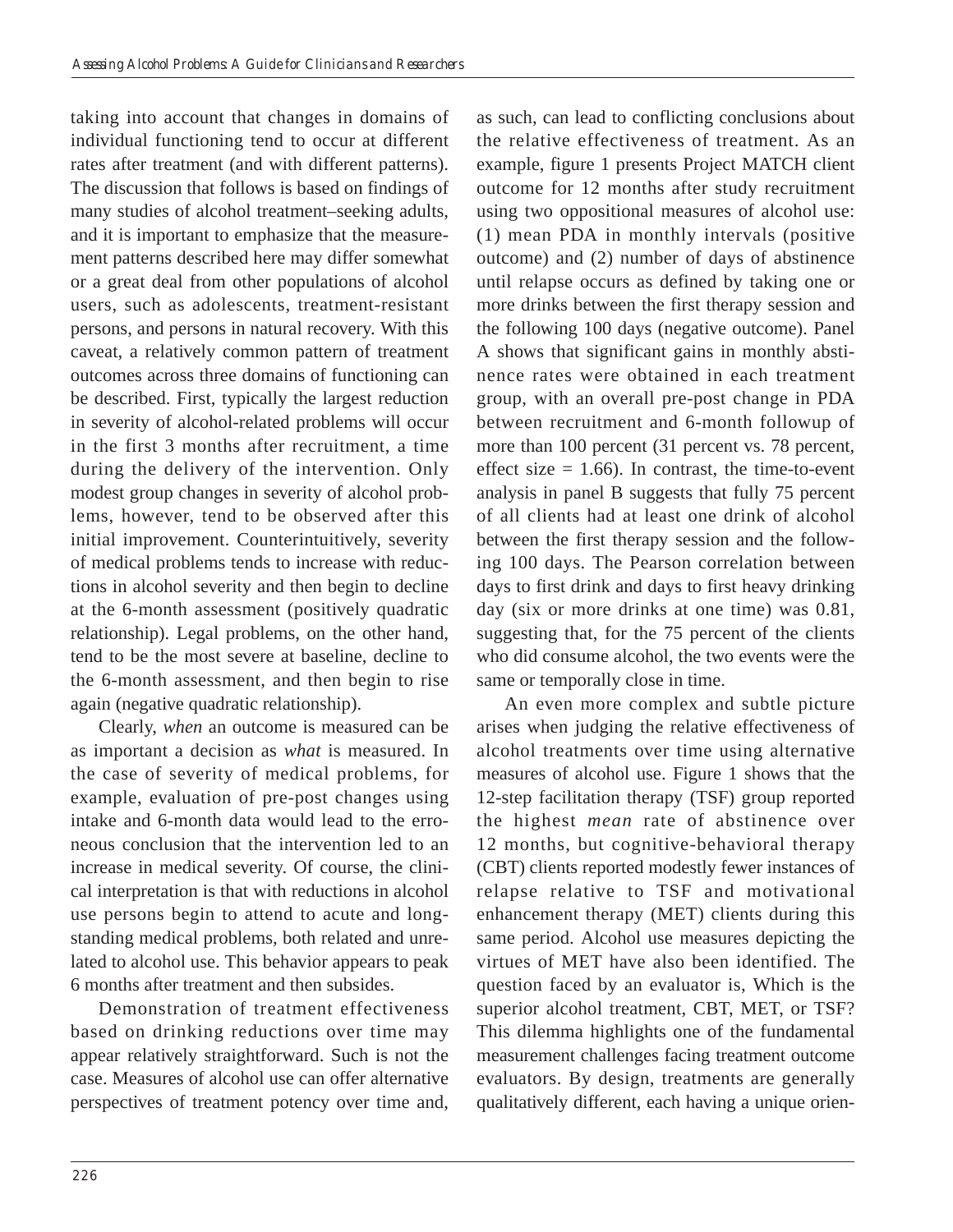

**FIGURE 1.—Project MATCH client outcome for aftercare and outpatient samples.** 

Note: (A) Percent days abstinent (PDA) by treatment assignment. (B) Survival analysis by treatment assignment.  $CBT = cognitive-behavioral therapy; MET = motivational enhancement therapy; TSF = 12-step facilitation therapy.$ 

tation and strategy. While the abstract goal of treatments may be concordant, alcohol use measures are differentially sensitive to the active ingredients of a particular treatment. Such differential sensitivity can reflect, over time, different patterns of treatment outcome. Thus, TSF with its strong emphasis on total abstinence may appear most effective judged by overall, monthly abstinence rates, whereas CBT skill training in stressing recognition of personal "triggers" for alcohol use may differentially offset the initial use of alcohol.

Although consensus has yet to emerge on how to resolve this issue, three strategies are offered, each of which has distinct advantages and limitations:

- Develop a specific and narrow definition of treatment effectiveness, one that all treatments are intended to directly impact. Effectiveness may be determined by a single outcome measure, but qualitative differences among treatment approaches must necessarily be restricted.
- Apply multiple and oppositional measures to determine treatment effectiveness,

acknowledging that, in all likelihood, allpurpose effectiveness cannot be demonstrated. This approach allows for unrestricted qualitative differences among treatments, but at the expense of interpretative clarity

• Characterize treatment effect in multidimensional terms, jointly and statistically considering multiple measures of outcome at one time.

### **MEANINGFUL CHANGES IN DRINKING BEHAVIOR**

Satisfactorily addressing the inherent tension of comparing qualitatively different treatments using the same outcome measure(s), the evaluator then relies on inferential testing to assess the probability that observed treatment differences represent chance fluctuation. The clinician, too, is faced with this question, but does so considering the individual as the unit of analysis. Specific recommendations are made in this section to aid clinicians and researchers in making this determination.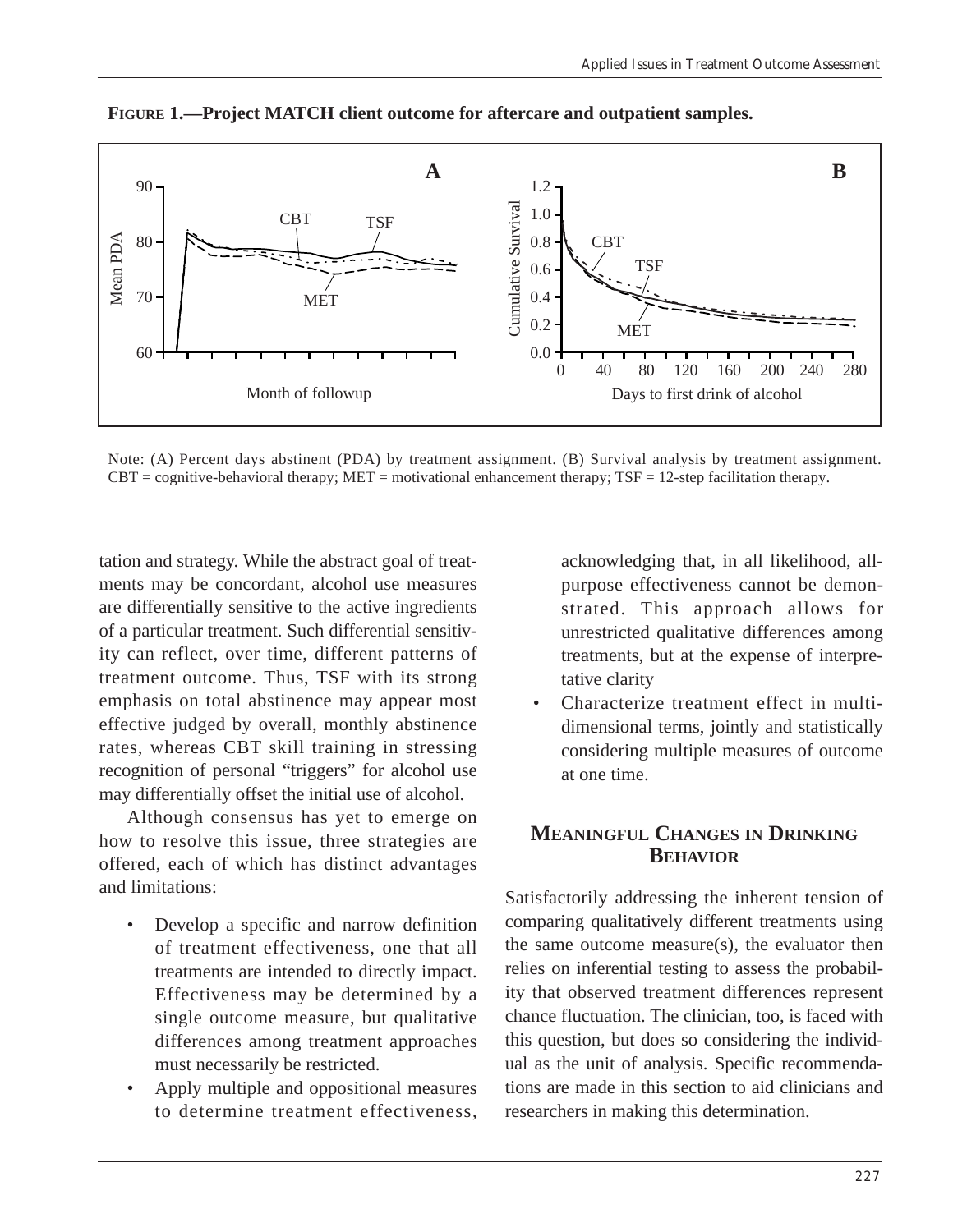### **Recommendations for Clinicians**

At least three methods can be used to assess whether individuals demonstrate meaningful improvement in alcohol-related problems. The most obvious, of course, is the determination of whether clients achieve and can maintain treatment objectives. To make this determination, it is recommended that posttreatment assessment be done by an independent interviewer, and that the assessment be conducted at least 3 months after the cessation of treatment. Although it may not be feasible to have independent interviewers, such a practice is desired.

A second approach can be followed when assessment tools have published normative data. Clinicians can index individual pre-post scores to a normative sample, noting the extent of change in deciles, quartiles, and the like between pre- and posttest scores. With this approach, meaningful changes can be defined in relative terms (intraindividual) or in terms of a predetermined normative cutoff value (interindividual).

The third method distinguishes nonmeaningful and meaningful change, and its rationale draws on the earlier discussion of standard error of measurement. Pre-post changes in an individual's score that do not exceed the reported standard error of an instrument should be regarded as nonmeaningful changes. In this case it is uncertain whether observed pre-post changes reflect actual change in behavior or just error in measurement. In contrast, pre-post score changes that are at least 2 times the standard error of an instrument exceed measurement error substantially and also represent considerable improvement in functioning for an individual (95 percent).

#### **Recommendations for Researchers**

Rejection of the null hypothesis is a necessary but not sufficient condition to declare a meaningful effect. Blithely declaring meaningfulness because of rejection of the null hypothesis ignores the basic fact that as sample size increases the magnitude of effect required to reject the null hypothesis decreases. With large samples, woefully small effects can be reliably detected, but they may have little clinical meaning. In addition, while efforts to control for an inflated type I error rate (rejection of a true null hypothesis) ought to be applauded, these procedures only maintain a nominal alpha level (e.g., 0.05) and do not speak at all to the question of meaningfulness.

Measures of effect size should be routinely computed and reported beside the results of significance tests. They are crucial for a determination of the magnitude of an observed effect, and they can be reported in a variety of forms, such as variance accounted for or magnitude in mean difference. Several excellent texts in the areas of meta-analysis (e.g., Hunter et al. 1982; Hedges and Olkin 1985) and power analysis (e.g., Cohen 1988) are available to assist researchers in the calculation of effect sizes, and many of the major statistical software packages now offer the option to report measures of effect sizes along with inferential tests (e.g., SPSSpc and SAS). Finally, specialized software is now available—free of charge on the Internet—to correct effect sizes for small-sample bias and to assess whether effect size distributions are estimates of a single parameter.

Exact guidelines for what constitutes a large or meaningful effect is specific to an area of study and consideration of the costs involved in producing the effect. Small effect sizes associated with minimal costs, for example, may be considered meaningful from a public policy perspective, while moderate to large effect sizes requiring huge financial expenditures to be produced may be considered less meaningful. The important point regarding this cost-benefit definition of meaningfulness is that scientists have the responsibility to describe benefit in a systematic fashion that facilitates comparison across treatment approaches.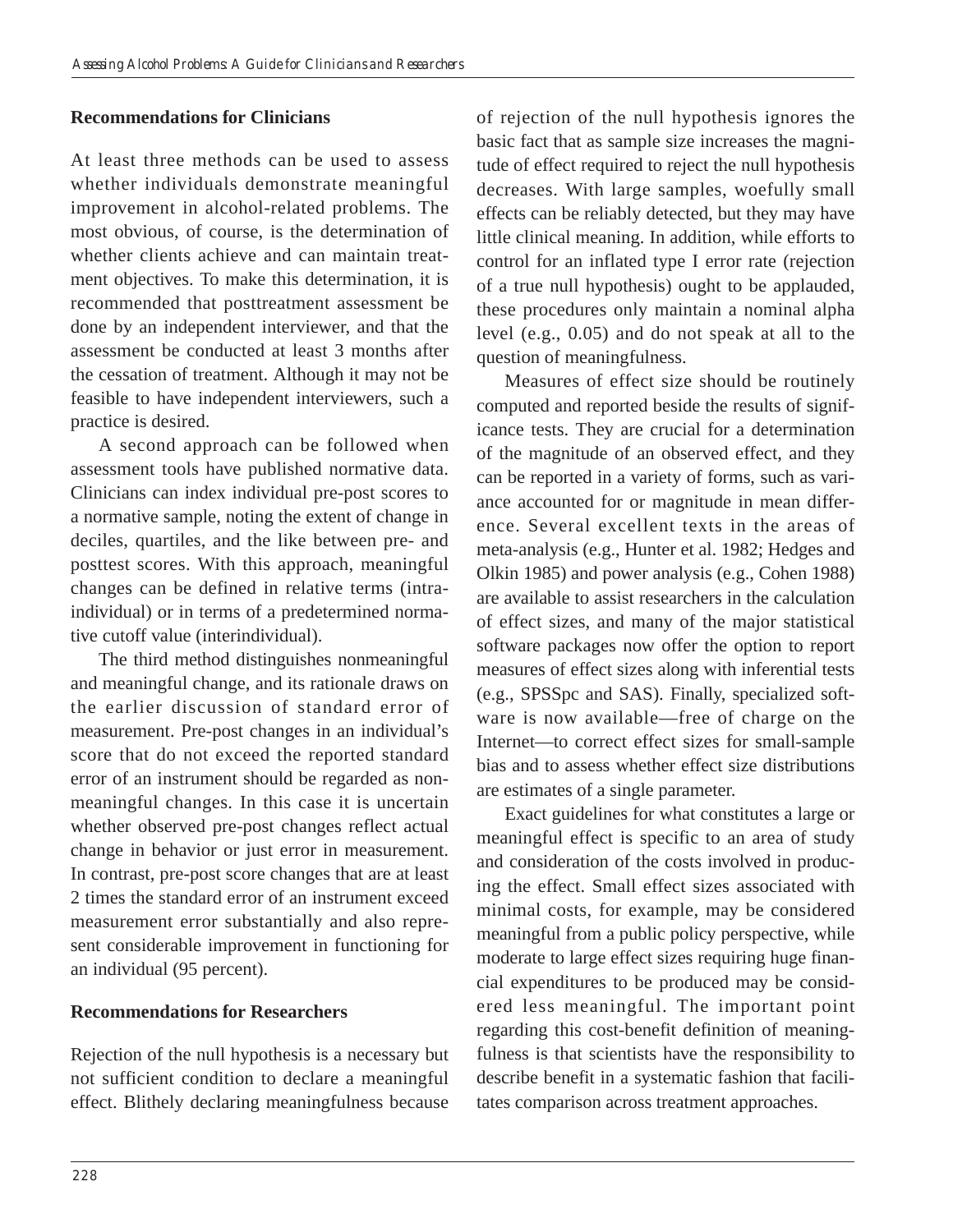#### **PRACTICAL CONSIDERATIONS IN MEASURING BEHAVIOR CHANGE OVER TIME**

This section reviews some practical aspects of outcome evaluation. In essence, a laundry list of considerations is presented, ranging from the importance of collecting representative baseline data to problems associated with using different versions of the same assessment over the course of a study.

## **Representative Baseline**

For meaningful analysis of change, it is imperative that comparable pre- and posttreatment measures be collected. In fact, the importance of a detailed account of the effect of client pretreatment characteristics on severity measures cannot be overemphasized. Without such information, judgment of improvement following treatment is, at best, difficult. Detailed pretreatment assessment also allows for the search for prognostic indicators of outcome, some of which may be as powerful predictors of outcome as the treatment experience itself. Description of pretreatment drinking should take into account the nature of consumption of a clinical population and how consumption may vary in proximity to presentation for treatment. Adolescents, for example, tend to drink infrequently but at high intensity levels (e.g., binge). In this case a quantity-frequency (QF) measure may significantly underestimate salient drinking factors and, in the case of a typical 30-day assessment window, fail to characterize the full profile of drinking. In contrast, a QF measure may be appropriate for clinical populations characterized by steady drinking patterns over sustained periods of time. There is some evidence that client drinking immediately before presentation for treatment does not accurately mirror *typical* drinking. It is recommended, therefore, that assessment of pretreatment drinking elicit information for at least the 90 days prior to treatment. The chapter

by Sobell and Sobell in this *Guide* highlights several advantages and disadvantages of particular consumption measures and selection of a pre-post drinking measure.

Client attrition during and after treatment is an unfortunate fact in outcome evaluation. Detailed measurement of alcohol consumption at pretreatment is essential for understanding how, if at all, such attrition may bias study findings. Typically, attrition (yes/no) is crossed with treatment assignment via a chi-square test to assess whether attrition was random or systematically related to the kind of treatment offered. This is an important first step, but it does not address whether *severity* of alcohol-related problems (at intake) was prognostic of attrition, which (if this is the case) can have serious consequences for study internal and external validity. Two analyses can investigate these potential biases, both of which rely on detailed pretreatment measurement of alcohol consumption. Attrition can bias the external validity of a study when more (or less) severe clients systematically drop out, disregarding group assignment. The nature of the sample recruited and the nature of the sample actually available for outcome analyses differ, with the net effect that study findings may not generalize to the intended population. Logistic regression and discriminant function analyses with attrition status as the dependent measure (yes/no) and alcohol severity measures as predictors are two techniques especially well suited to investigate this threat to external validity. In comparative studies, internal validity can be compromised when more (or less) severe clients systematically drop out of one treatment. In this situation, the sheer number of dropouts may (or may not) be relatively equivalent between treatments, but factors predicting attrition differ by treatment condition. Causal statements about the relative effectiveness of the treatments can become problematic under this condition.

Two considerations should guide pretreatment assessment of nondrinking severity characteris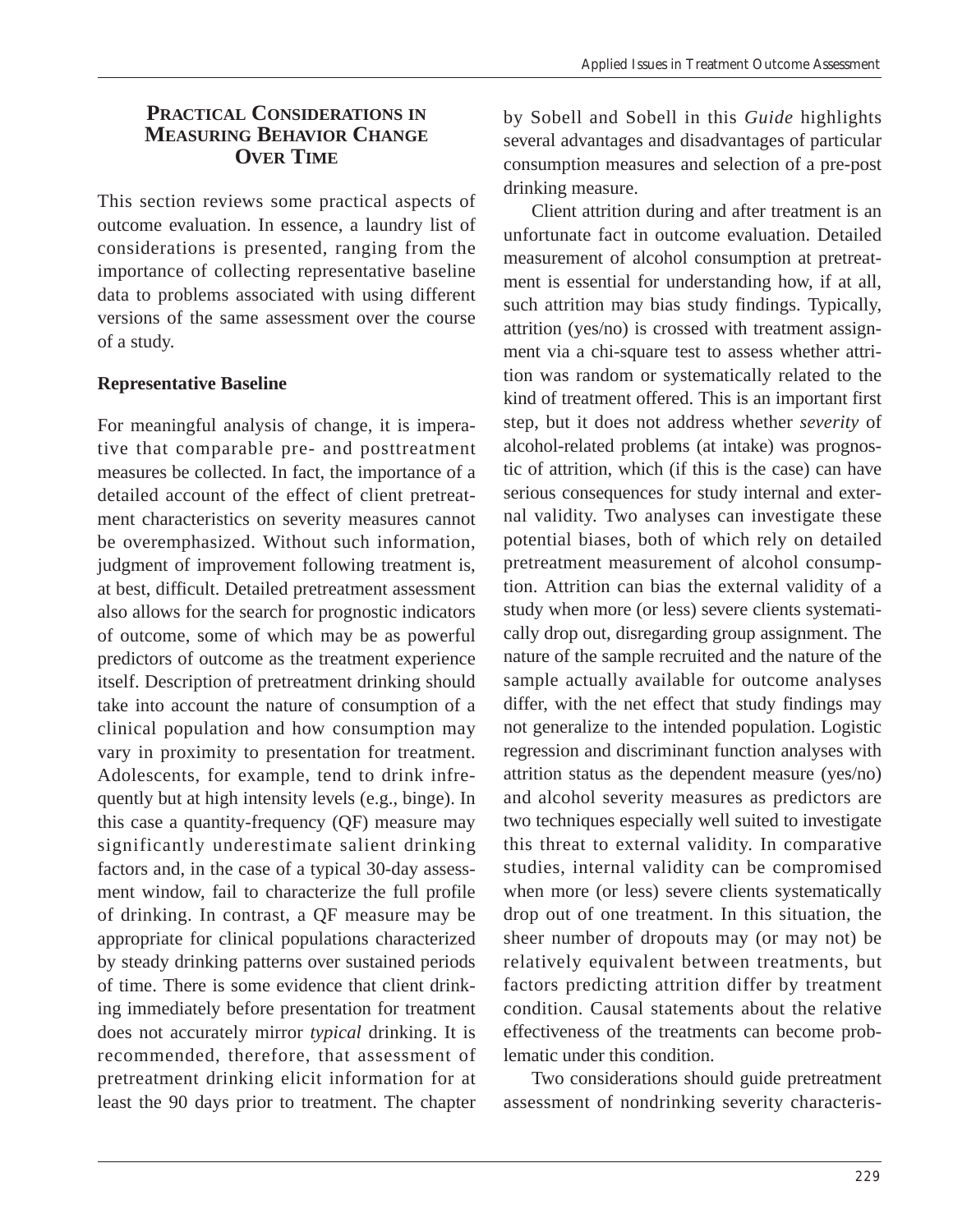tics. First, is assessment of this characteristic distorted by recent drinking? Failure to take this type of problem into account may result in erroneous conclusions about client posttreatment improvement. For example, depression (e.g., as measured by the Beck Depression Inventory score) tends to be artificially elevated in conjunction with heavy drinking, whereas measures of cognitive functioning (e.g., as measured by the Trail Making Tests Forms A and B) tend to be underestimated following heavy drinking. Confounded assessment of these domains and subsequent comparison with posttreatment measures may lead to the conclusion that treatment favorably reduced depression and increased cognitive functioning. A second consideration in pretreatment measurement involves selection of an appropriate timeframe for assessment. In cases where an event has a low probability of occurrence, it is important that pretreatment assessment sample a longer period of time. Examples of domains that may require longer timeframes are legal, health care utilization, and employment.

#### **Assessment Order Effects**

This section highlights issues raised when assessing multiple domains by integrating individual instruments. Although these concerns more often arise in research assessment lasting several hours, they may also apply to relatively short assessment protocols conducted for the purpose of case management. Described by Connors et al. (1994), care should be exercised in the use and sequencing of assessment batteries to take into account potential assessment order effects.

Assessment order effect refers to the influence that answering one set of questions has on answers to the next set of questions. Frequently, the effect of answering the first set of questions is referred to as *priming*. To illustrate these carryover effects, imagine that a clinician is interested in the relationship between posttreatment drinking (QF) and involvement in self-help programs (e.g., AA). Three months after cessation of treatment he or she contacts clients and routinely administers first the self-help and then the QF questions. It seems likely that those clients invested in AA but who are also drinking may underreport drinking. One method to eliminate potential order effects is to rotate the sequence of assessment instruments. The advantage of controlling for order effects, however, should be balanced with the need—at times—for an integrated assessment process wherein one assessment naturally leads to subsequent questions.

# **Interviewer Role and Training**

This section addresses who ought to conduct followup interviews and what skills are important for collecting reliable and valid measurements. The recommendation of who ought to conduct followup interviews hinges, in part, on the purpose of evaluation. When followup is conducted in the formative context with the assumption that followup assessment has therapeutic benefit, a strong case can be made that either the client's therapist or a trained interviewer can collect reliable and valid data. In the case of summative evaluation, however, there are compelling reasons for therapists not to conduct followup interviews. Interviewers in summative evaluation should be blind to the type of treatment clients received so that the measures are not unintentionally biased.

Given appropriate matching of organizational role and purpose of evaluation, the importance of adequate interviewer training cannot be overemphasized. In the case of structured interviews (e.g., Addiction Severity Index, Alcohol Timeline Followback, and Form 90), interviewer training should consist of several modules that sequentially train to a predetermined standard of accuracy and then monitor for interviewer "drift" across the course of the evaluation. As an example of the training sequence, initial training may consist of observing a videotape of an interview. Standard probes to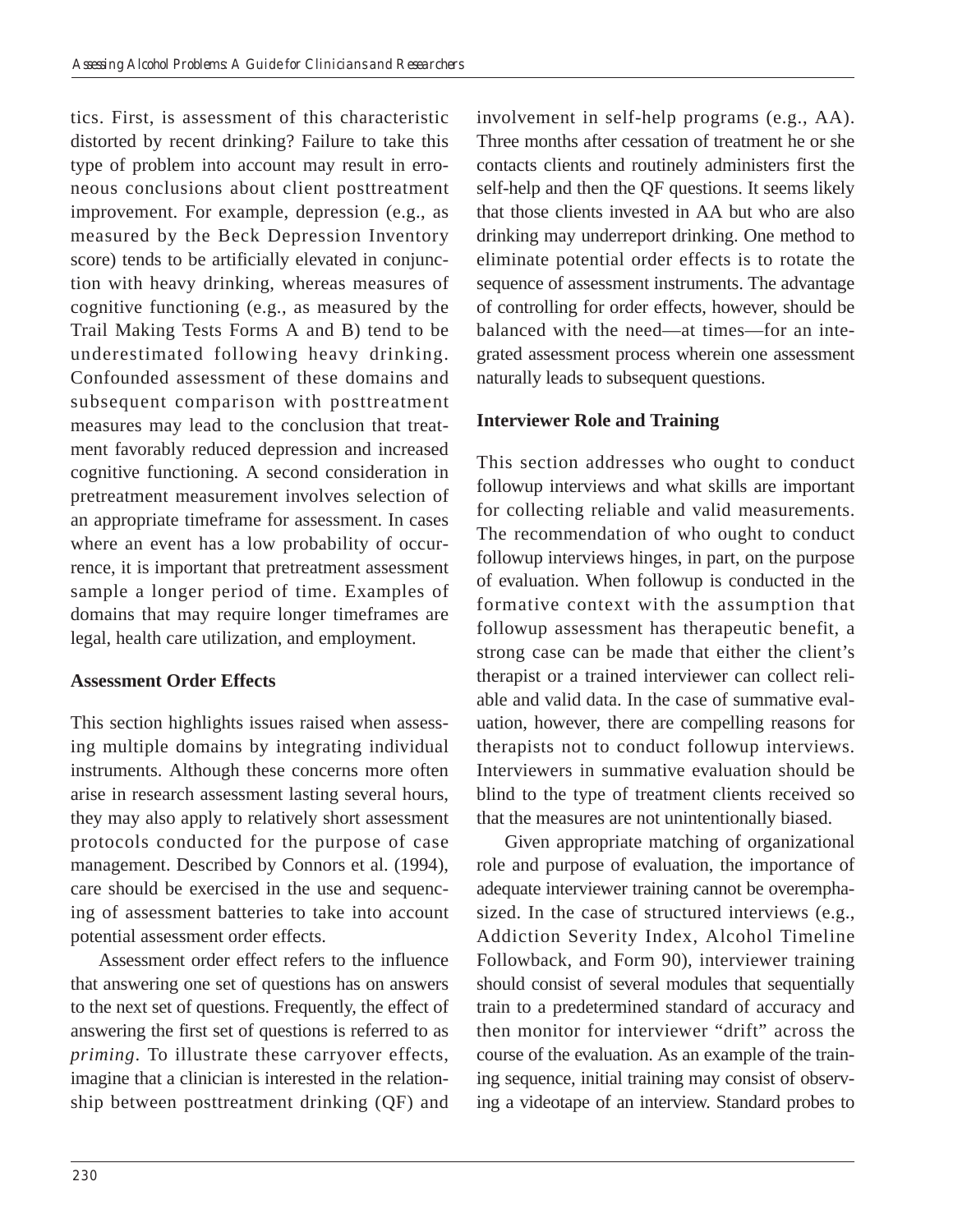ambiguous client responses are modeled, and trainees can be debriefed about the intent of the interview. Again using videotape, trainees can then observe and code the instrument as a model interview is conducted. Comparisons can be made among the trainees to discern why trainees may have scored a particular item differently. This procedure facilitates standardization in scoring among interviewers. When trainees can confidently master these steps, they perform a videotaped interview. Along with the hard-copy assessment instrument, this tape is reviewed and approved by the trainer before the trainee is certified to conduct actual followup assessments. Periodically, the trainer may choose to observe interviewers to ensure that the protocol is maintained or, when feasible, review videotaped interviews with interviewers to highlight strengths and weaknesses in an assessment.

A final reason for adequate training of interviewers is personnel turnover during the progress of an outcome evaluation. Research assistants and therapists tend to migrate to other jobs. Ironically, such turnover is often used as justification not to invest in training when, in fact, training should be even more intensive to maintain the integrity of assessment. It is acknowledged that the training sequence described is an ideal and may be difficult to follow with limited resources in field settings. Approximations to this ideal, however, will enhance the reliability of assessment significantly and thus increase the sensitivity of the outcome evaluation to detect relationships of interest.

#### **Instrument Consistency**

There are several possible explanations for the use of different versions of the same assessment instrument in a single evaluation study: changes in item content in copyrighted instruments during the course of the trial (items under test development get dropped and new items are included), duplication errors in photocopying, and miscommunication among interviewers about which version is to be

used (this is especially likely when assessment is conducted at multiple sites). Regardless of the reason for lack of consistency in instrument use, the result, unfortunately, is that valuable information is lost or never collected for some clients.

When feasible, this problem can be minimized by preparing all client followup assessment packets in advance. Advance packaging enables rotation of self-assessment instruments to minimize systematic order effects, as well as ensuring identical assessments for all clients.

#### **Data Entry**

It is unfortunate that so little attention is given to the integrity of data entry procedures. In addictions research, it is not uncommon to hear of data entry keystroke errors in the range of 5 to 8 percent. In such cases, keystroke error may account for more error variance than interviewers. It is highly recommended that all data, and especially data pertaining to the central outcome measures, be double entered and verified. Many software packages are specifically designed for data entry (e.g., SAS and SPSSx). These packages have the advantage of defining out-of-range values in advance as well as defining Boolean functions to eliminate inconsistent responses across items. Although direct entry of data into spreadsheets for analyses or entry into word processing packages to be ASCII filed for later use in a statistical software package may be necessary because of limited resources, these practices are discouraged.

#### **SUMMARY**

This chapter reviewed selected theoretical and applied issues in conducting alcohol treatment outcome evaluation. A strong case was made for the use of measures with demonstrated reliability, and examples of commonly reported reliability statistics were provided to assist readers in the evaluation and selection of assessments included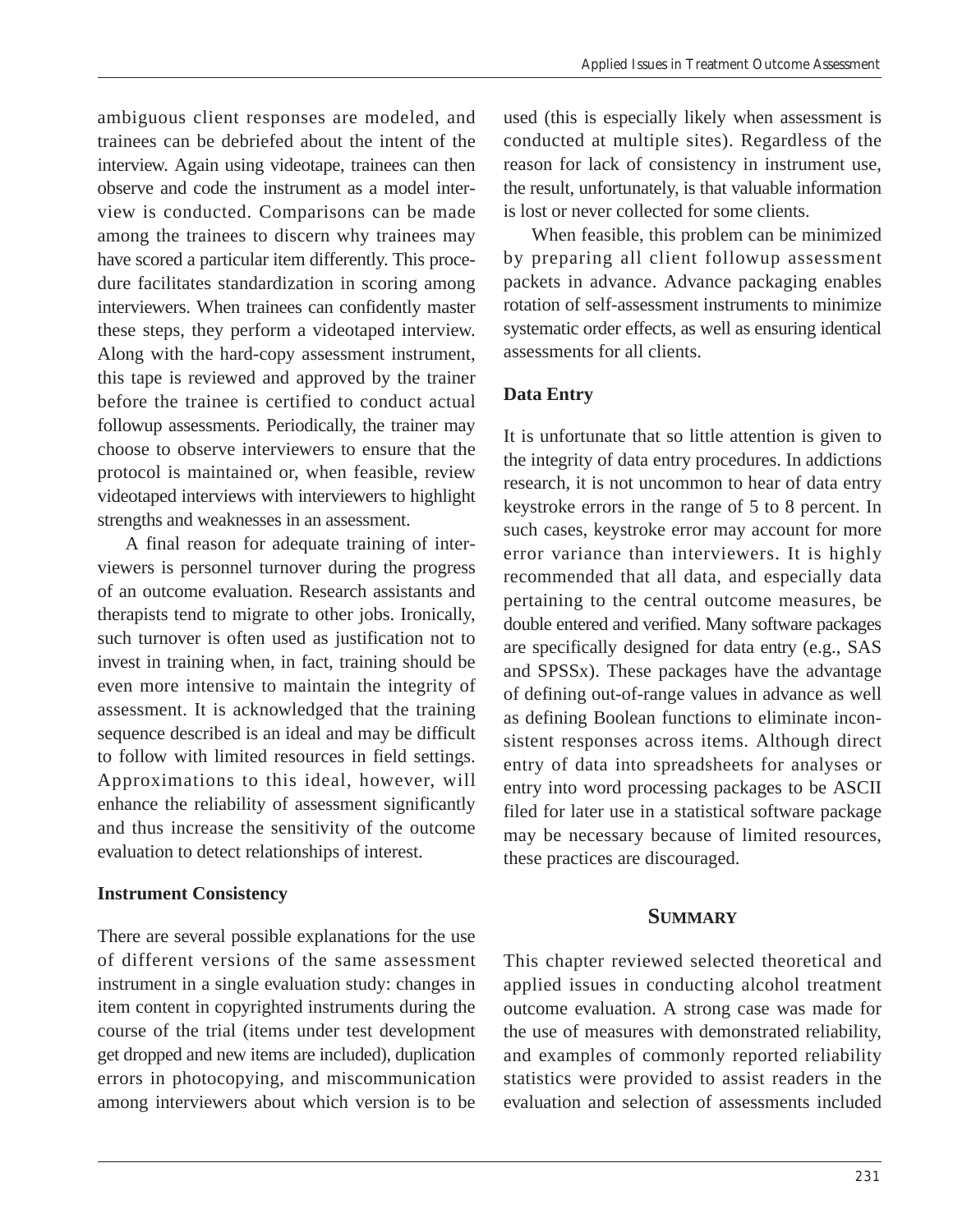in this *Guide*. A general theme in the chapter was that the effectiveness of a treatment ought not be judged on the basis of a single measure of drinking collected at an arbitrary point after alcohol treatment. Different measures of alcohol use provide alternative perspectives of treatment effectiveness, and measures of general functioning may not correlate highly with changes in drinking. Illustrations were offered to show that the issue is made more complex because the topography of change across time differs between domains of interest. One of the most challenging aspects of outcome evaluation is the communication of findings to policymakers, treatment providers, and the scientific community. Here, the meaningfulness of findings becomes a primary consideration, and several strategies were presented to aid the clinician and evaluator in making this determination.

#### **REFERENCES**

- Aiken, L.R. *Psychological Testing and Assessment*. 10th ed. Boston: Allyn & Bacon, 2000.
- American Psychiatric Association. *Diagnostic and Statistical Manual of Mental Disorders*, *Third Edition, Revised.* Washington, DC: the Association, 1987.
- Babor, T.F. Reliability of the Ethanol Dependence Syndrome scale. *Psychol Addict Behav*  10(2):97–103, 1996.
- Babor, T.F.; Dolinsky, Z.; Rounsaville, B.; and Jaffe, J. Unitary versus multidimensional models of alcoholism treatment outcome: An empirical study, *J Stud Alcohol* 49:167–177, 1988.
- Beck, A.T.; Ward, C.H.; Mendelson, M.; Mock, J.; and Erbaugh, J. An inventory for measuring depression. *Arch Gen Psychiatry* 4:561–571, 1961.
- Carmines, E.G., and Zeller, R.A. *Reliability and Validity Assessment*. Newbury Park, CA: Sage, 1979.
- Cicchetti, D.V. Guidelines, criteria, and rules of thumb for evaluating normed and standardized

assessment instruments in psychology. Special section: Normative assessment *Psychol Assess*  6:284–290, 1994.

- Cohen, J. *Statistical Power Analysis for the Behavioral Sciences*. 2d ed. Hillsdale, NJ: Lawrence Erlbaum Associates, 1988.
- Connors, G.J.; Allen, J.; Cooney, N.L.; DiClemente, C.C.; Tonigan, J.S.; and Anton, R. Assessment issues and strategies in alcoholism treatment matching research. *J Stud Alcohol Suppl* 12: 92–100, 1994.
- Cook, T.D., and Campbell, D.T. *Quasi-Experimentation: Design and Analysis for Field Settings*. Chicago: Rand McNally College Publishing, 1979.
- Emrick, C.D. A review of psychologically oriented treatment of alcoholism: I. The use and interrelationships of outcome criteria and drinking behavior following treatment. *Q J Stud Alcohol*  35:523–549, 1974.
- Hedges, L.V., and Olkin, I. *Statistical Methods for Meta-Analysis*. Orlando, FL: Academic Press, 1985.
- Hunter, J.E.; Schmidt, F.L.; and Jackson, G.B. *Meta-Analysis: Cumulating Research Findings Across Studies*. Beverly Hills, CA: Sage Publications, 1982.
- Longabaugh, R.; Mattson, M.E.; Connors, G.J.; and Cooney, N.L. Quality of life as an outcome variable in alcoholism treatment research. *J Stud Alcohol Suppl* 12:119–129, 1994.
- Miller, W.R.; Brown, J.M.; Simpson, T.S.; Handmaker, N.S.; Bien, T.H.; Luckie, L.F.; Montgomery, H.A.; Hester, R.K.; and Tonigan, J.S. What works? A methodological analysis of the alcohol treatment literature. In: Hester, R.K., and Miller, W.R., eds. *Handbook of Alcoholism Treatment Approaches*. 2d ed. Needham Heights, MA: Allyn & Bacon, 1995*a*.
- Miller, W.R.; Tonigan, J.S.; and Longabaugh, R. *The Drinker Inventory of Consequences (DrInC): An Instrument for Assessing Adverse Consequences of Alcohol Abuse*. Project MATCH Monograph Series, Vol. 4. DHHS Pub. No. 95–3911. Rockville, MD: National Institute on Alcohol Abuse and Alcoholism, 1995*b*.